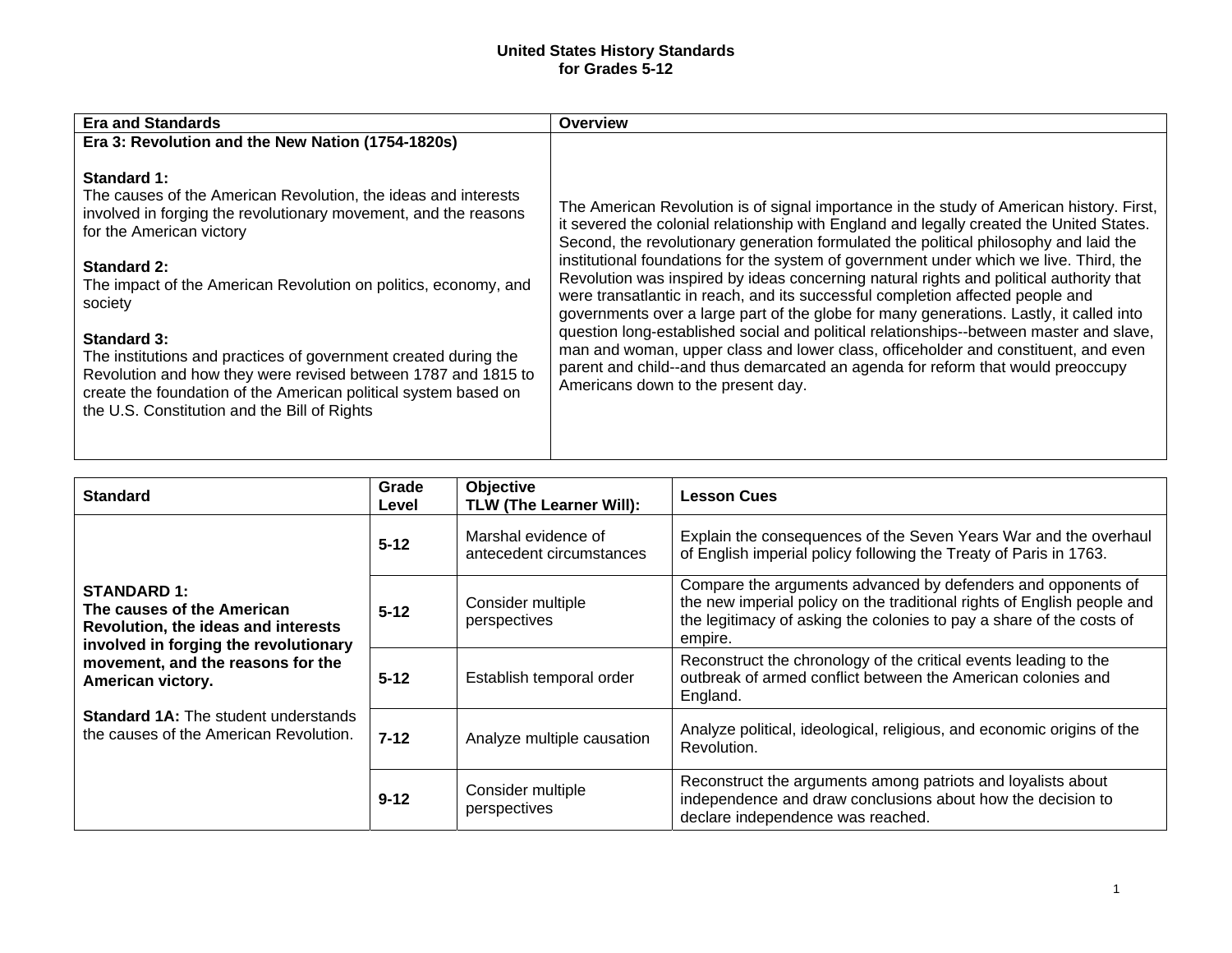| <b>Standard</b>                                                                                                                            | Grade<br>Level | Objective<br><b>TLW (The Learner Will):</b>     | <b>Lesson Cues</b>                                                                                                                                                                                                                              |
|--------------------------------------------------------------------------------------------------------------------------------------------|----------------|-------------------------------------------------|-------------------------------------------------------------------------------------------------------------------------------------------------------------------------------------------------------------------------------------------------|
| <b>Standard 1B:</b> The student understands<br>the principles articulated in the<br>Declaration of Independence.                           | $5 - 12$       | Marshal evidence of<br>antecedent circumstances | Explain the major ideas expressed in the Declaration of<br>Independence and their intellectual origins.                                                                                                                                         |
|                                                                                                                                            | $7 - 12$       | Consider multiple<br>perspectives               | Demonstrate the fundamental contradictions between the ideals<br>expressed in the Declaration of Independence and the realities of<br>chattel slavery.                                                                                          |
|                                                                                                                                            | $9 - 12$       | Interrogate historical data                     | Draw upon the principles in the Declaration of Independence to<br>construct a sound historical argument regarding whether it justified<br>American independence.                                                                                |
|                                                                                                                                            | $5 - 12$       | Evaluate the influence of<br>ideas              | Explain how key principles in the Declaration of Independence grew<br>in importance to become unifying ideas of American democracy.                                                                                                             |
|                                                                                                                                            | $9 - 12$       | Compare and contrast<br>differing sets of ideas | Compare the Declaration of Independence with the French<br>Declaration of the Rights of Man and Citizen and construct an<br>argument evaluating their importance to the spread of constitutional<br>democracies in the 19th and 20th centuries. |
| <b>Standard 1C:</b> The student understands<br>the factors affecting the course of the<br>war and contributing to the American<br>victory. | $5 - 12$       | Assess the importance of<br>the individual      | Appraise George Washington's military and political leadership in<br>conducting the Revolutionary War.                                                                                                                                          |
|                                                                                                                                            | $5 - 12$       | Evaluate the influence of<br>ideas              | Compare and explain the different roles and perspectives in the war<br>of men and women, including white settlers, free and enslaved<br>African Americans, and Native Americans.                                                                |
|                                                                                                                                            | $9 - 12$       | Identify issues and problems<br>in the past     | Analyze the problems of financing the war and dealing with wartime<br>inflation, hoarding, and profiteering.                                                                                                                                    |
|                                                                                                                                            | $7 - 12$       | Analyze multiple causation                      | Explain how the Americans won the war against superior British<br>resources.                                                                                                                                                                    |
|                                                                                                                                            | $5 - 12$       | Analyze cause-and-effect<br>relationships       | Analyze United States relationships with France, Holland, and Spain<br>during the Revolution and the contributions of each European power<br>to the American victory.                                                                           |
|                                                                                                                                            | $7 - 12$       | Consider multiple<br>perspectives               | Analyze the terms of the Treaty of Paris and how they affected U.S.<br>relations with Native Americans and with European powers that held<br>territories in North America.                                                                      |
| <b>STANDARD 2:</b><br>The impact of the American<br>Revolution on politics, economy, and<br>society.                                       | $5 - 12$       | Examine the influence of<br>ideas               | Analyze the arguments over the Articles of Confederation.                                                                                                                                                                                       |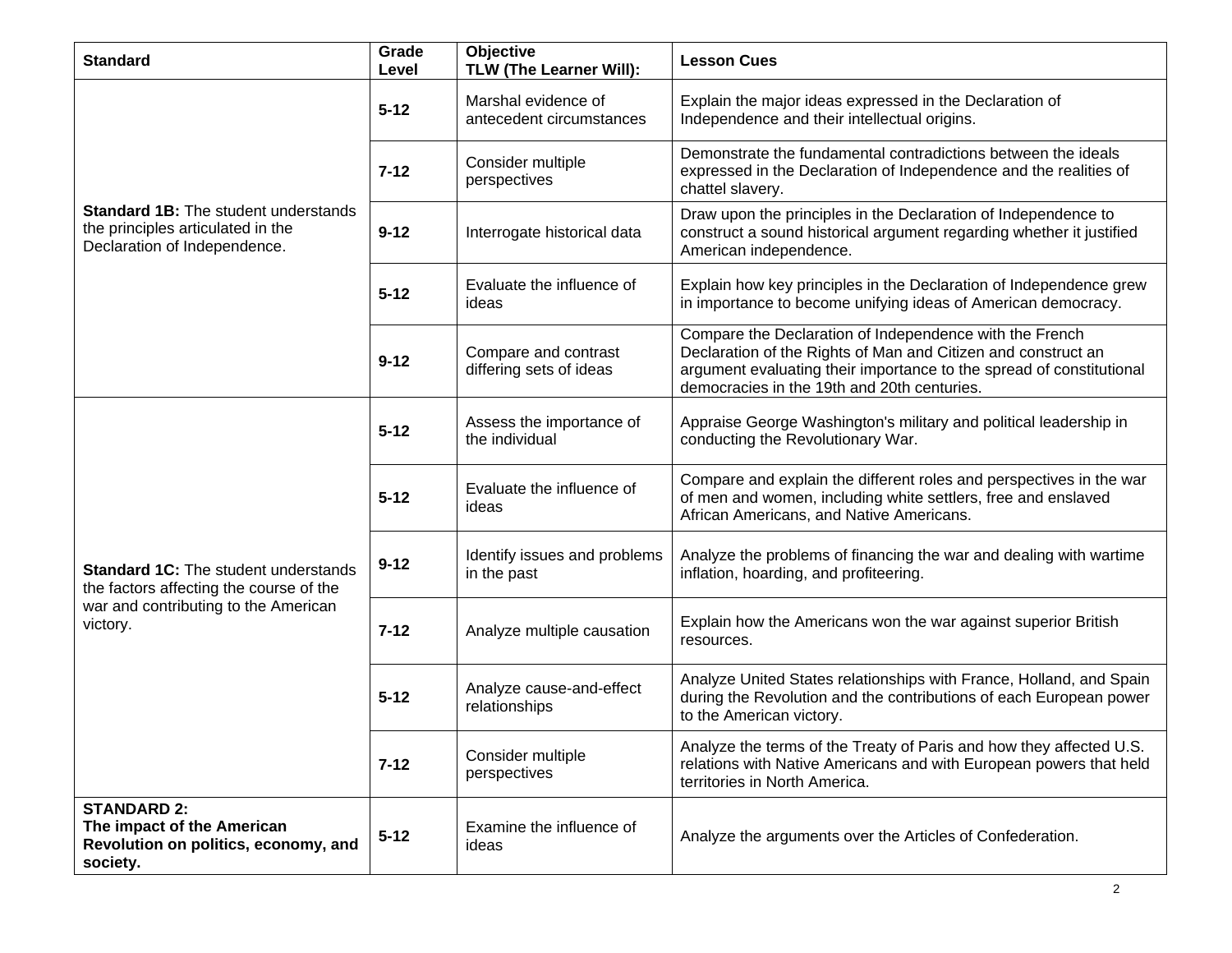| <b>Standard</b>                                                                                                                                                                                                                                                                        | Grade<br>Level | Objective<br>TLW (The Learner Will):                    | <b>Lesson Cues</b>                                                                                                                                                    |
|----------------------------------------------------------------------------------------------------------------------------------------------------------------------------------------------------------------------------------------------------------------------------------------|----------------|---------------------------------------------------------|-----------------------------------------------------------------------------------------------------------------------------------------------------------------------|
| <b>Standard 2A: The student understands</b><br>revolutionary government-making at<br>national and state levels.                                                                                                                                                                        | $9 - 12$       | Analyze multiple causation                              | Compare several state constitutions and explain why they differed.                                                                                                    |
|                                                                                                                                                                                                                                                                                        | $7 - 12$       | Compare and contrast<br>differing sets of ideas         | Assess the accomplishments and failures of the Continental<br>Congress.                                                                                               |
|                                                                                                                                                                                                                                                                                        | $7 - 12$       | Interrogate historical data                             | Assess the importance of the Northwest Ordinance.                                                                                                                     |
| <b>Standard 2B:</b> The student understands<br>the economic issues arising out of the<br>Revolution.                                                                                                                                                                                   | $7 - 12$       | Utilize quantitative data                               | Evaluate how the states and the Continental Congress dealt with the<br>revolutionary war debt.                                                                        |
|                                                                                                                                                                                                                                                                                        | $5 - 12$       | Analyze multiple causation                              | Analyze the factors that led to Shay's Rebellion.                                                                                                                     |
|                                                                                                                                                                                                                                                                                        | $7 - 12$       | Draw upon data in historical<br>maps                    | Explain the dispute over the western lands and evaluate how it was<br>resolved.                                                                                       |
|                                                                                                                                                                                                                                                                                        | $9 - 12$       | Formulate a position or<br>course of action on an issue | Explain how the Continental Congress and the states attempted to<br>rebuild the economy by addressing issues of foreign and internal<br>trade, banking, and taxation. |
| <b>STANDARD 3:</b><br>The institutions and practices of<br>government created during the<br>Revolution and how they were<br>revised between 1787 and 1815 to<br>create the foundation of the<br>American political system based on<br>the U.S. Constitution and the Bill of<br>Rights. | $5 - 12$       | Analyze multiple causation                              | Analyze the factors involved in calling the Constitutional Convention.                                                                                                |
|                                                                                                                                                                                                                                                                                        | $7 - 12$       | Examine the influence of<br>ideas                       | Analyze the alternative plans considered by the delegates and the<br>major compromises agreed upon to secure approval of the<br>Constitution.                         |
| <b>Standard 3A: The student understands</b>                                                                                                                                                                                                                                            | $9 - 12$       | Examine the influence of<br>ideas                       | Analyze the fundamental ideas behind the distribution of powers and<br>the system of checks and balances established by the Constitution.                             |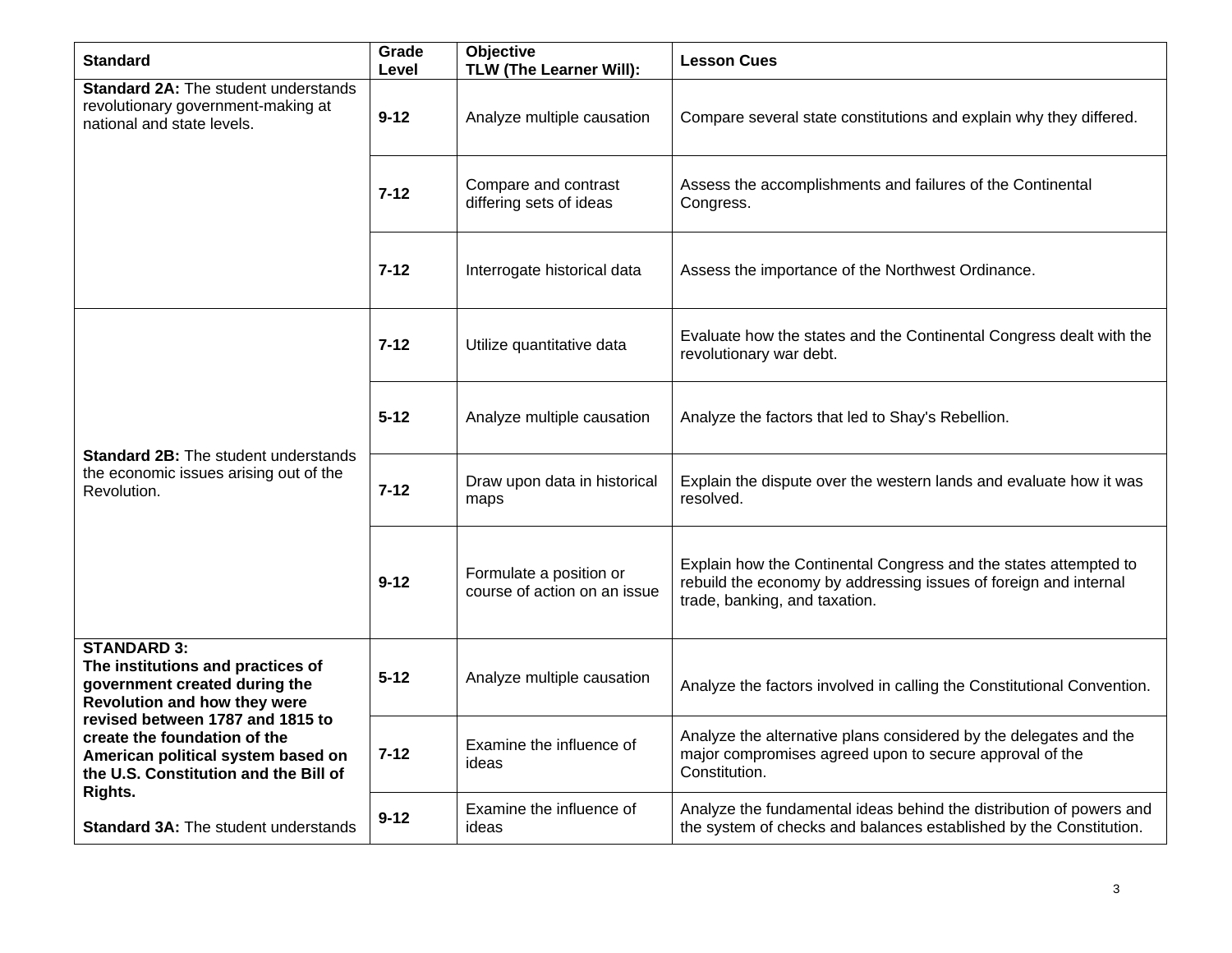| <b>Standard</b>                                                                                                                           | Grade<br>Level | <b>Objective</b><br>TLW (The Learner Will):     | <b>Lesson Cues</b>                                                                                                                                                                                  |
|-------------------------------------------------------------------------------------------------------------------------------------------|----------------|-------------------------------------------------|-----------------------------------------------------------------------------------------------------------------------------------------------------------------------------------------------------|
| the issues involved in the creation and<br>ratification of the United States<br>Constitution and the new government it<br>established.    | $5 - 12$       | Examine the influence of<br>ideas               | Analyze the features of the Constitution, which have made this the<br>most enduring and widely imitated written constitution in world<br>history.                                                   |
|                                                                                                                                           | $9 - 12$       | Hypothesize the influence of<br>the past        | Compare the arguments of Federalists and Anti-Federalists during<br>the ratification debates and assess their relevance in late 20th-<br>century politics.                                          |
| <b>Standard 3B: The student understands</b><br>the guarantees of the Bill of Rights and<br>continuing significance.                       | $7 - 12$       | Assess the importance of<br>the individual      | Evaluate the arguments over the necessity of a Bill of Rights and<br>explain Madison's role in securing its adoption by the First Congress.                                                         |
|                                                                                                                                           | $5 - 12$       | Examine the influence of<br>ideas               | Analyze the significance of the Bill of Rights and its specific<br>guarantees.                                                                                                                      |
|                                                                                                                                           | $9 - 12$       | Evaluate the implementation<br>of a decision.   | Analyze whether the Alien and Sedition Acts of 1798 threatened First<br>Amendment rights and the issues the Alien and Sedition Acts posed<br>in the absence of judicial review of acts of Congress. |
|                                                                                                                                           | $9 - 12$       | Identify relevant historical<br>antecedents     | Analyze issues addressed in recent court cases involving the Bill of<br>Rights to assess their continuing significance today.                                                                       |
| <b>Standard 3C:</b> The student understands<br>the development of the Supreme<br>Court's power and its significance from<br>1789 to 1820. | $7 - 12$       | Assess the importance of<br>the individual      | Appraise how John Marshall's precedent-setting decisions<br>interpreted the Constitution and established the Supreme Court as<br>an independent and equal branch of the government.                 |
|                                                                                                                                           | $9 - 12$       | Explain historical continuity<br>and change     | Trace the evolution of the Supreme Court's powers during the 1790s<br>and early 19th century and analyze its influence today.                                                                       |
| <b>Standard 3D:</b> The student understands<br>the development of the first American<br>party system.                                     | $9 - 12$       | Analyze multiple causation                      | Explain the principles and issues that prompted Thomas Jefferson to<br>organize an opposition party.                                                                                                |
|                                                                                                                                           | $5 - 12$       | Compare and contrast<br>differing sets of ideas | Compare the leaders and social and economic composition of each<br>party.                                                                                                                           |
|                                                                                                                                           | $7 - 12$       | Compare and contrast<br>differing sets of ideas | Compare the opposing views of the two parties on the main<br>economic and foreign policy issues of the 1790s.                                                                                       |